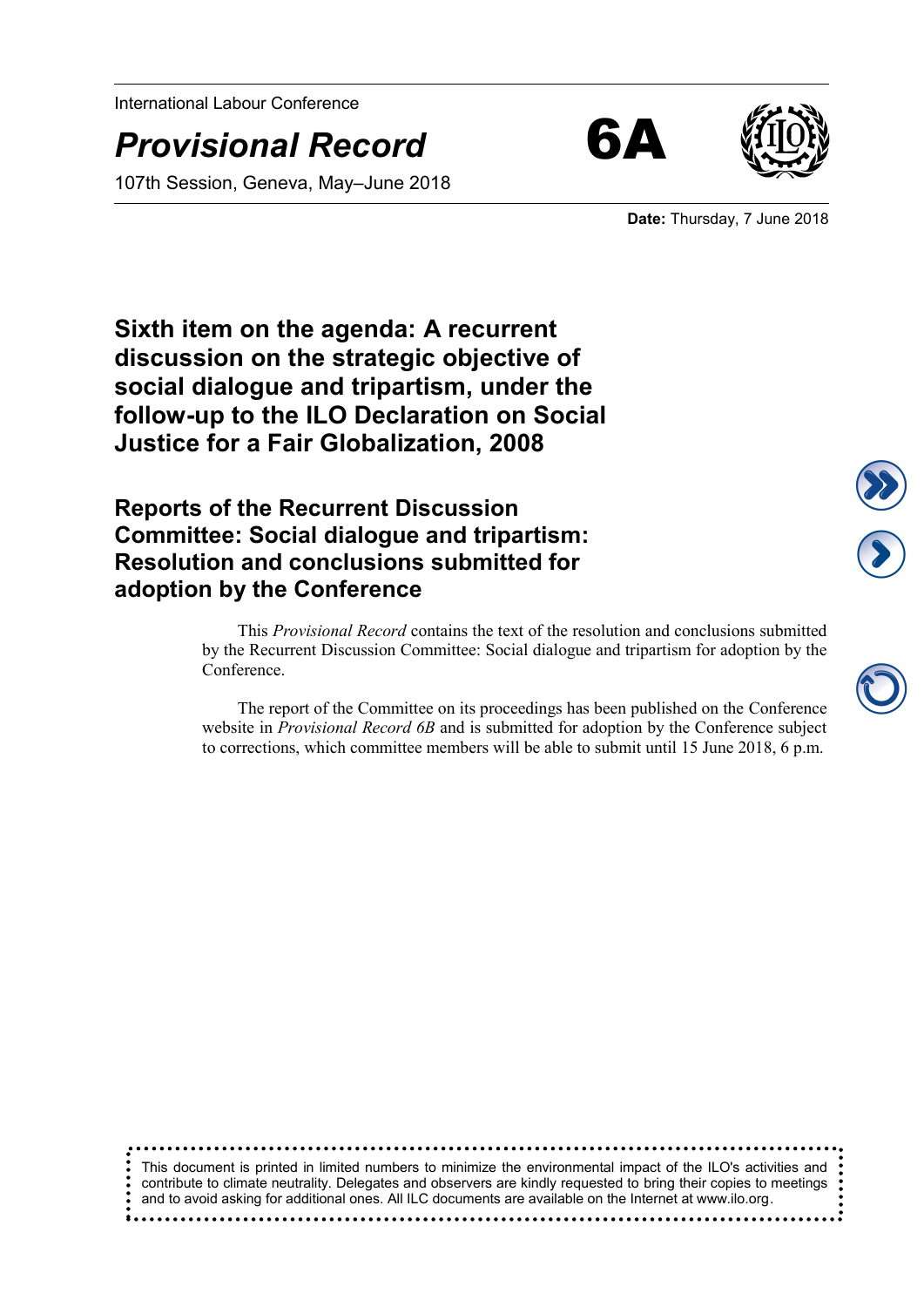# **Proposed resolution concerning the second recurrent discussion on social dialogue and tripartism**

The General Conference of the International Labour Organization, meeting at its 107th Session, 2018,

Having undertaken a second recurrent discussion on social dialogue and tripartism, in accordance with the ILO Declaration on Social Justice for a Fair Globalization, 2008 (Social Justice Declaration), to consider how the Organization should respond more effectively to the realities and needs of its Members through coordinated use of all means of action,

- 1. Adopts the following conclusions, which contain a framework for action on the promotion of the strategic objective of social dialogue and tripartism;
- 2. Invites the Governing Body of the International Labour Office (the Office) to give due consideration to the conclusions and to guide the Office in giving effect to them; and
- 3. Requests the Director-General to:
	- (a) Prepare a plan of action to give effect to the conclusions for consideration by the Governing Body;
	- (b) communicate the conclusions to relevant global and regional organizations and to the Global Commission on the Future of Work for their attention;
	- (c) take into account the conclusions when preparing future programme and budget proposals and mobilizing extra-budgetary resources; and
	- (d) keep the Governing Body informed of their implementation.

## **Conclusions concerning the second recurrent discussion on social dialogue and tripartism**

#### GUIDING PRINCIPLES AND CONTEXT

Recalling the resolution concerning the first recurrent discussion on social dialogue adopted by the International Labour Conference (hereinafter the Conference) at its 102nd Session in 2013, the Conference reaffirms the full relevance of the guiding principles contained therein. Social dialogue, based on respect for freedom of association and the effective recognition of the right to collective bargaining, has a crucial role in designing policies to promote social justice. It is a means to achieve social and economic progress. Social dialogue and tripartism are essential for democracy and good governance.

Free, independent, strong and representative employers' and workers' organizations, together with trust, commitment and respect by the governments for the autonomy of the social partners and social dialogue outcomes are key conditions for effective social dialogue.

Social dialogue comes in various forms and levels according to national traditions and contexts, including in the form of cross-border social dialogue in an increasingly complex globalized economy. There is no one-size-fits-all approach to organize and strengthen social dialogue. However, collective bargaining remains at the heart of social dialogue. J<br>S

 $\frac{1}{3}$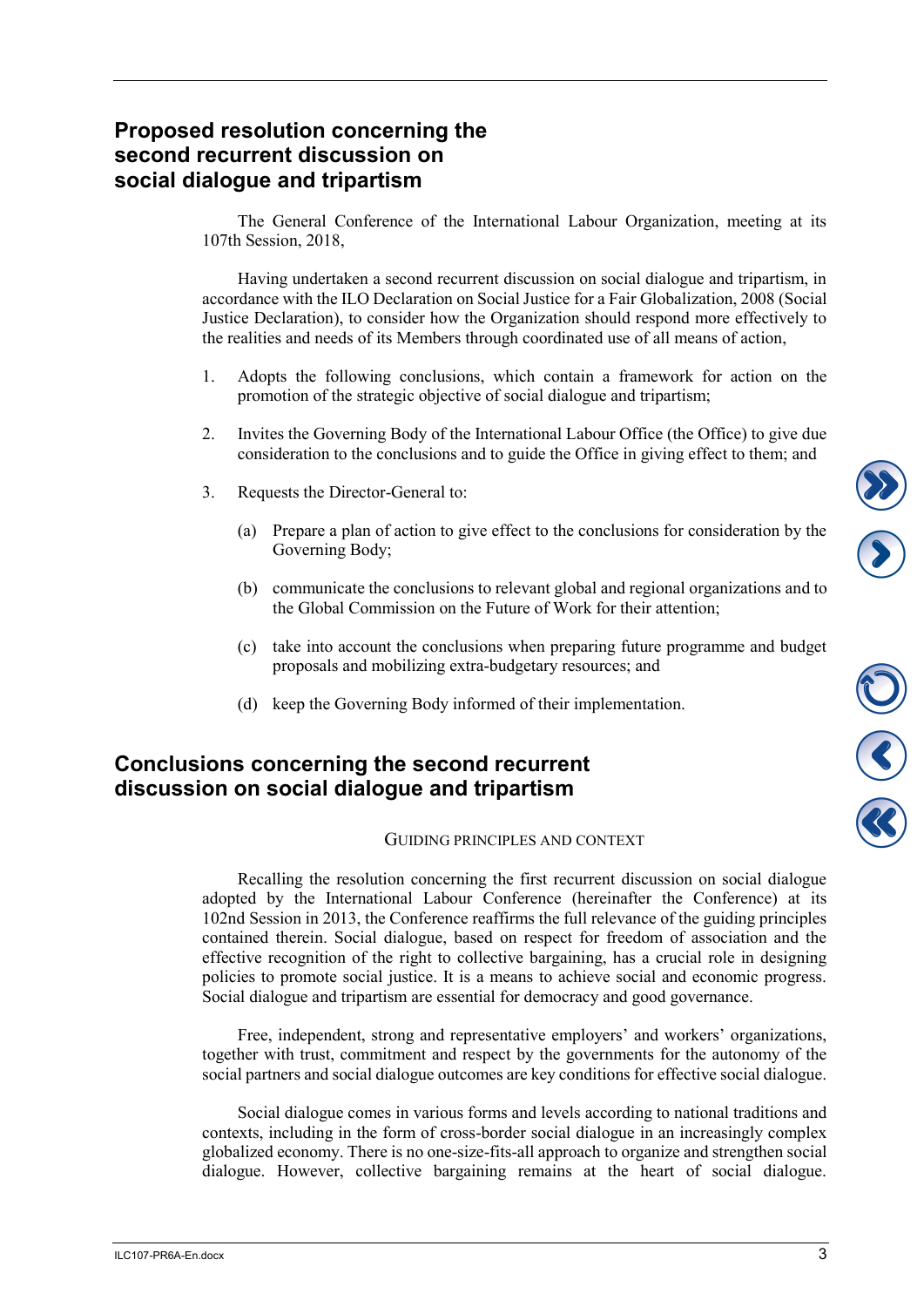Consultations, exchanges of information and other forms of dialogue between social partners and with governments are also important.

Tripartite and bipartite social dialogue plays an important role in setting wages and working conditions, promoting decent work, gender equality and non-discrimination, social protection and occupational safety and health, supporting skills development, reducing inequalities, and anticipating and managing change. Social dialogue can be a strong driver for economic and social resilience, competitiveness, stability and sustainable and inclusive growth and development.

As the International Labour Organization (ILO) approaches its centenary and against a backdrop of deep and rapid changes affecting the world of work, the tripartite constituents renew and reaffirm their commitment to promote and apply the principles of social dialogue and tripartism. They also reaffirm that the practical implementation of the ILO's actions should be guided by the diverse needs and realities of the national constituents, as outlined in the ILO Declaration on Social Justice for a Fair Globalization, 2008.

Embedding social dialogue at all levels and enhancing its relevance, inclusiveness and effectiveness, including through Decent Work Country Programmes (DWCPs), is particularly important for the effective implementation of relevant initiatives, including the 2030 Agenda for Sustainable Development (2030 Agenda) and the related sustainable development goals (SDGs), and in the context of the ongoing reform of the United Nations development system.

Social dialogue plays an important role in shaping the future of work taking into account particular trends of globalization, technology, demography and climate change.

Meaningful social dialogue in all its forms remains essential to the well-being of the social partners and society. Despite economic and social development, numerous challenges persist, including poverty, declining labour share, informality, decent work deficits, economic, social, and gender inequalities and the need to accommodate interests of vulnerable groups. Many countries fail to fully protect the right to collective bargaining, and data indicate that the majority of workers are in informal employment and nearly 25 million people are in forced labour. <sup>1</sup> While global supply chains can be an engine of development and increase opportunities for men and women to transition to formality, failures within global supply chains have contributed to decent work deficits. Rapid changes, including technological advances and the green economy, may create new opportunities, but may also lead to disruption and job displacement. Social dialogue is indispensable for addressing these challenges.

### **Framework for action**

- **1.** Recalling that the framework for action adopted by the Conference in 2013 set forth the objectives for the ILO and its constituents, the Conference calls upon the Office and constituents to ensure effective implementation of those objectives.
- **2.** The proposed framework for action stemming from the second recurrent discussion on social dialogue and tripartism held at the 107th Session of the International Labour Conference requires both Members and the ILO to take action to give effect to the conclusions adopted therein.

<sup>1</sup> *Global Estimates of Modern Slavery: Forced Labour and Forced Marriage*, Geneva, ILO, 2017.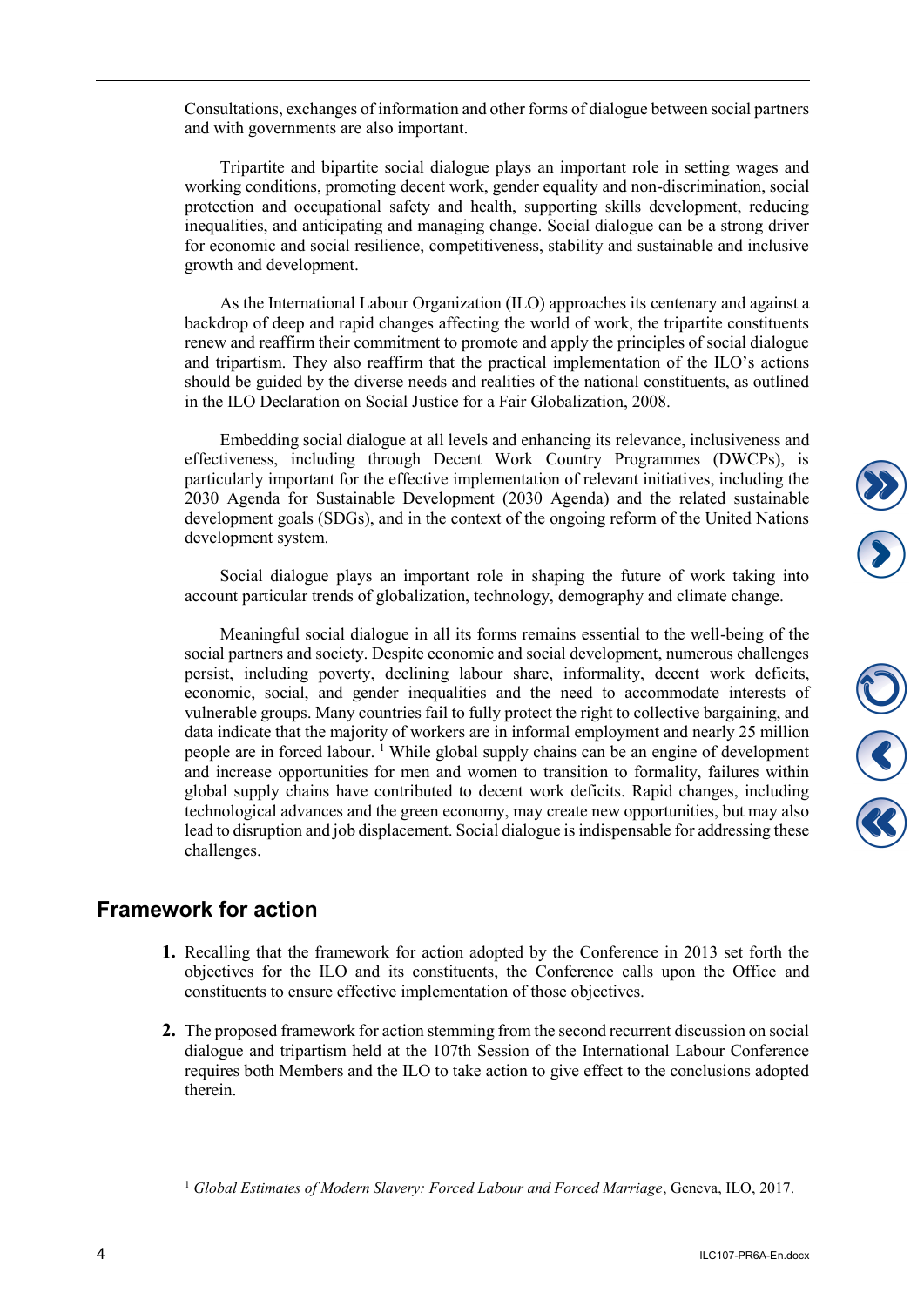### **Measures to promote social dialogue and tripartism**

- **3.** Members, with the support of the Organization, should:
	- (a) Ensure that, in an evolving world of work and in the context of implementation of the SDGs, social dialogue and tripartism are granted appropriate resources and become or remain prominent in policy making;
	- (b) act on their obligation to respect, promote and realize the principles concerning the fundamental rights of employers and workers and their organizations to freedom of association and the effective recognition of the right to collective bargaining as enabling conditions for the attainment of the strategic objective of social dialogue and tripartism. The Conference calls for the universal ratification and effective implementation of the Freedom of Association and Protection of the Right to Organise Convention, 1948 (No. 87), and the Right to Organise and Collective Bargaining Convention, 1949 (No. 98);
	- (c) foster an enabling legal and institutional environment to promote effective social dialogue;
	- (d) strengthen mechanisms and institutions for social dialogue on policies regarding the changing world of work, including technological change, green economy, demographic shifts and globalization;
	- (e) promote voluntary collective bargaining at all appropriate levels in both the private and public sectors, according to relevant laws and practices, to help attain a just share of the fruits of progress to all, decent working conditions, equal pay for work of equal value, gender equality, as well as developing skills and enhancing enterprise sustainability;
	- (f) encourage effective workplace cooperation as a tool to help ensure safe and productive workplaces, in such a way that it respects collective bargaining and its outcomes and does not undermine the role of trade unions;
	- (g) promote the effective linkage between different forms and levels of social dialogue;
	- (h) provide the necessary financial, technological and human resources and strengthen the effectiveness and efficiency of national labour administration systems;
	- (i) ensure that agreed outcomes of social dialogue are respected and implemented, as appropriate, by governments and social partners;
	- (j) establish, where appropriate, and develop with social partners dispute prevention and resolution mechanisms that are effective, accessible and transparent;
	- (k) develop innovative approaches, including initiatives to ensure the exercise of freedom of association and the effective recognition of the right to collective bargaining are extended to, and respected in, employment relationships where they have not traditionally been available, and to new and emerging forms of employment, and that those workers are able to enjoy the protection afforded to them under the applicable collective agreements, in accordance with applicable laws and national circumstances;
	- (l) create an enabling environment for employers and workers to exercise their right to organize and to bargain collectively and to participate in social dialogue in the transition to the formal economy. In designing this environment, Members should consult with and promote active participation of the most representative employers'

 $\frac{1}{\mathcal{C}}$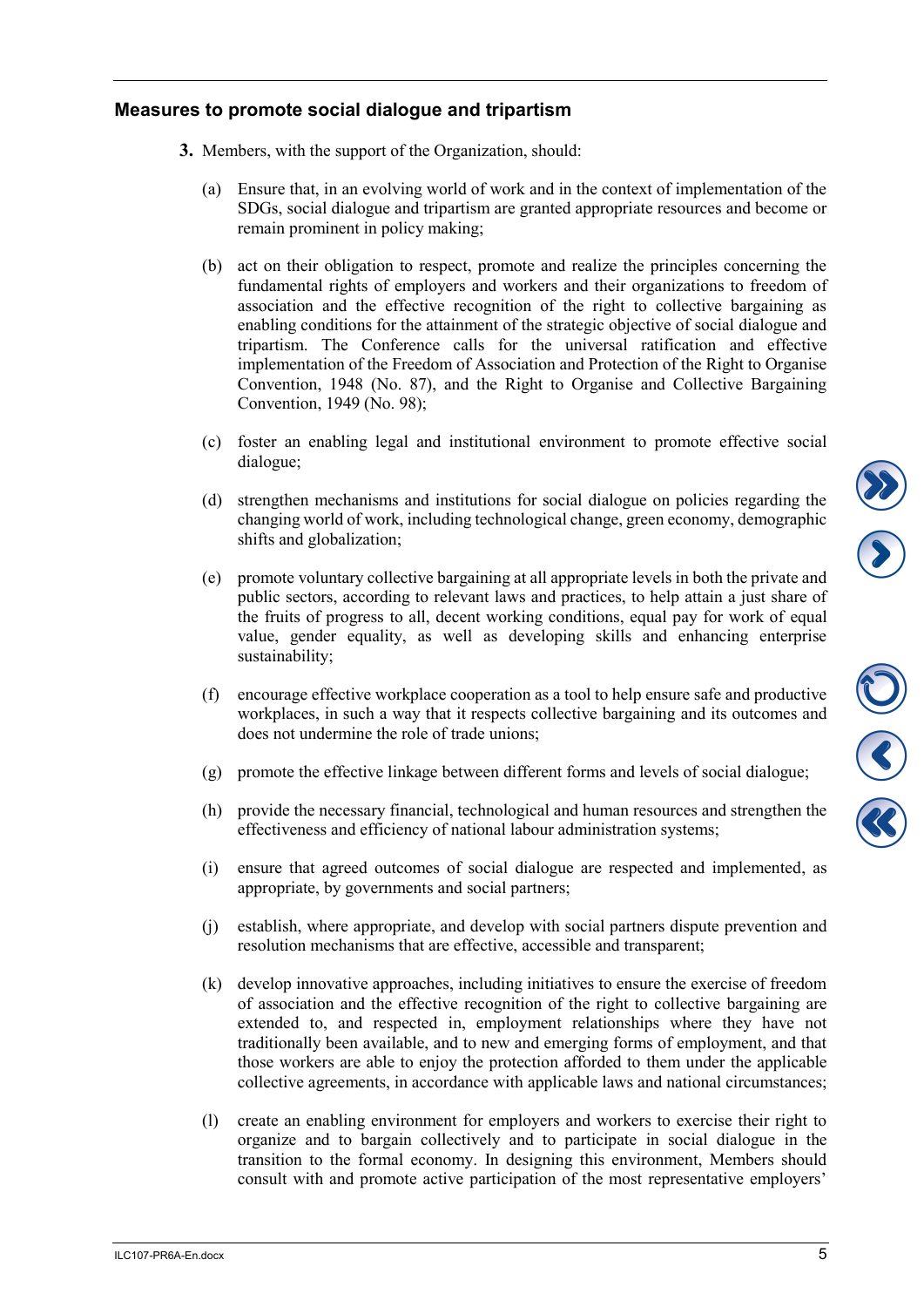and workers' organizations, which should include in their ranks, according to national practice, representatives of membership-based representative organizations of workers and economic units in the informal economy;

- (m) expand cooperation to exchange experiences and innovative practices on social dialogue and tripartism;
- (n) support and finance the ILO plan of action around SDG target 8.8 within the context of the ILO programme and budget and extra-budgetary funding;
- (o) provide an enabling environment for and promote, where appropriate, cross-border social dialogue to foster decent work, including for vulnerable groups of workers in global supply chains;
- (p) promote gender equality and non-discrimination, and encourage the strengthening and increase of participation and engagement of women and youth in social dialogue;
- (q) encourage, where appropriate, tripartite social dialogue on issues related to labour migration with relevant authorities.

### *Mobilizing ILO means of action on social dialogue and tripartism*

**4.** As the ILO approaches its centenary, the Organization is called upon to give full effect to this resolution and assist Members in strengthening social dialogue in all its forms and at all levels in line with ILO standards. This should be done using the following means of action:

#### *Building capacity and strengthening development cooperation*

- **5.** The International Labour Office (the Office) should, with the support of the constituents, as part of a broader programme of development cooperation including through DWCPs and enhanced collaboration with the International Training Centre of the ILO in Turin (Turin Centre), and in cooperation with other relevant partners, enhance the capacity of constituents and social dialogue institutions to:
	- (a) Strengthen the capacity of the most representative organizations of employers and workers to include in their ranks, according to national practice, representatives of membership-based representative organizations of workers and economic units from the informal economy to enable them to engage effectively in tripartite and bipartite social dialogue, negotiate and implement agreements and influence policies in line with the Transition from the Informal to the Formal Economy Recommendation, 2015 (No. 204);
	- (b) encourage the inclusion in social dialogue and the effective recognition of the right to collective bargaining of workers in employment relationships that have traditionally been less included and those in new and emerging forms of employment;
	- (c) engage in collective bargaining that contributes to inclusive labour markets, gender equality and non-discrimination, fair wage distribution, decent working conditions and productivity enhancement, taking into consideration the diversity of systems and national circumstances;

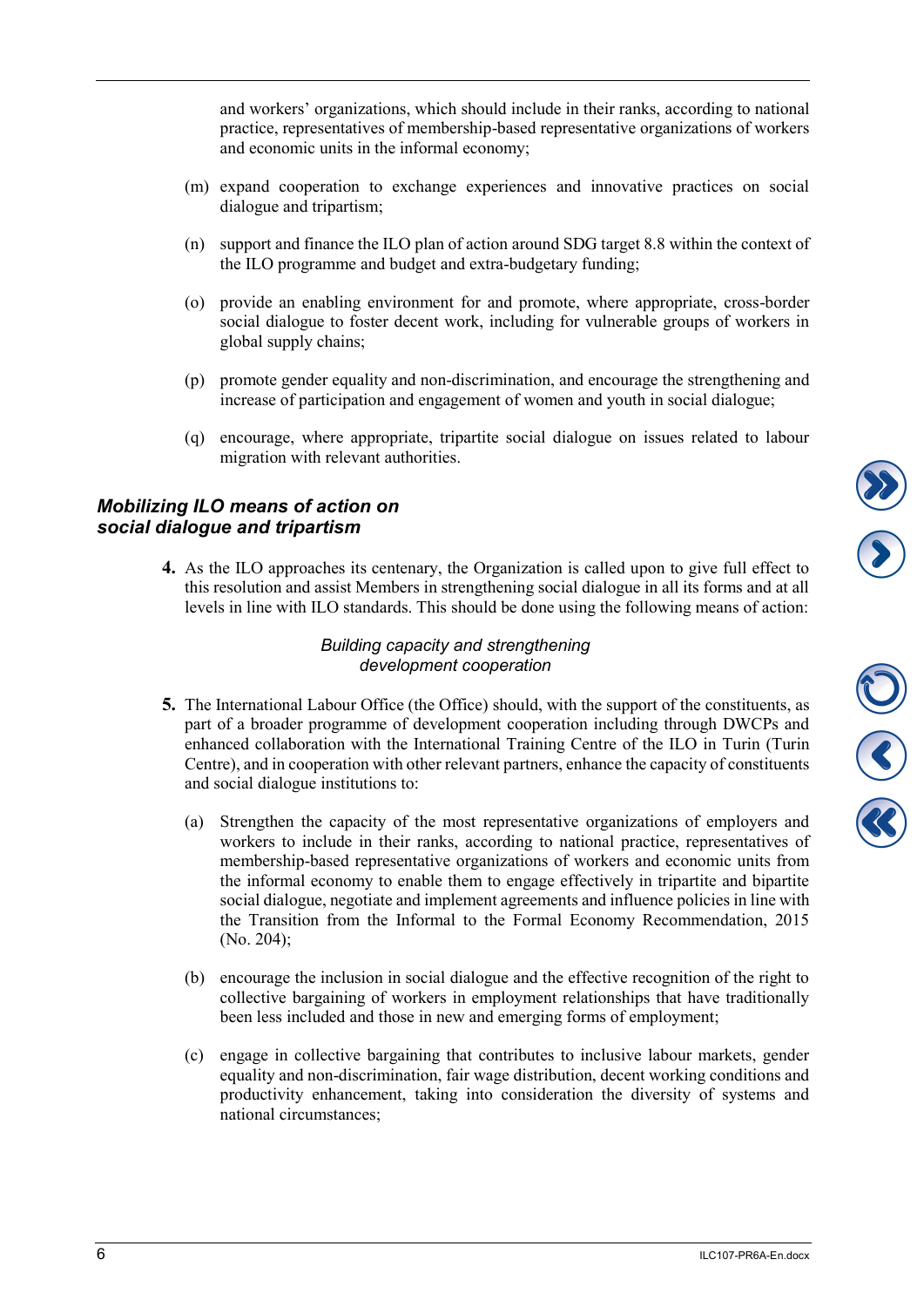- (d) enhance the effectiveness and inclusiveness of mechanisms and institutions for national tripartite social dialogue between governments and the social partners, including in relation to areas pertaining to the future of work and the SDGs;
- (e) promote social dialogue and the role of social partners at all levels in the design and implementation of policies to support workers and enterprises to adapt to the rapidly changing work environment, including through skills development and lifelong learning;
- (f) use social dialogue as a tool to generate employment and decent work for the purposes of prevention, recovery, peace and resilience with respect to crisis situations arising from conflicts and disasters, in line with the Employment and Decent Work for Peace and Resilience Recommendation, 2017 (No. 205);
- (g) encourage effective workplace cooperation as a tool to help ensure safe and productive workplaces, in such a way that it respects collective bargaining and its outcomes and does not undermine the role of trade unions;
- (h) play a stronger role in an international context, in particular through cross-border social dialogue based on knowledge and research provided by the ILO;
- (i) encourage participation of women and other underrepresented groups in social partner organizations and seek to achieve equal representation of women and men in social dialogue institutions at the national and international levels;
- (j) strengthen dispute prevention and resolution systems at various levels that promote effective social dialogue and build trust;
- (k) conduct research and engage in social dialogue on labour market policies and their implementation.

The Office should pursue an active resource mobilization strategy in support of the strategic objective of social dialogue and tripartism taking into account the needs of constituents.

#### *Enhanced research and training*

- **6.** The Office should carry out its research programme in accordance with the Organization's research strategy to:
	- (a) Develop a yearly flagship report on the strategic objective of social dialogue and tripartism. To this aim, develop knowledge and evidence-based and rigorous research on the role and impact of:
		- (i) Collective bargaining on inequality, wages and working conditions, a topic that should be covered in the report on a regular basis;
		- (ii) social dialogue in translating economic development into social progress, and social progress into economic development as well as on the economic performance and competitiveness of business;
		- (iii) social dialogue as a means for addressing changes driven by globalization, technology, demographic shifts, climate change and environmental risks as well as facilitating restructuring and resilience to economic crises;
		- (iv) various forms of workplace cooperation in promoting safe and productive workplaces.

ES C

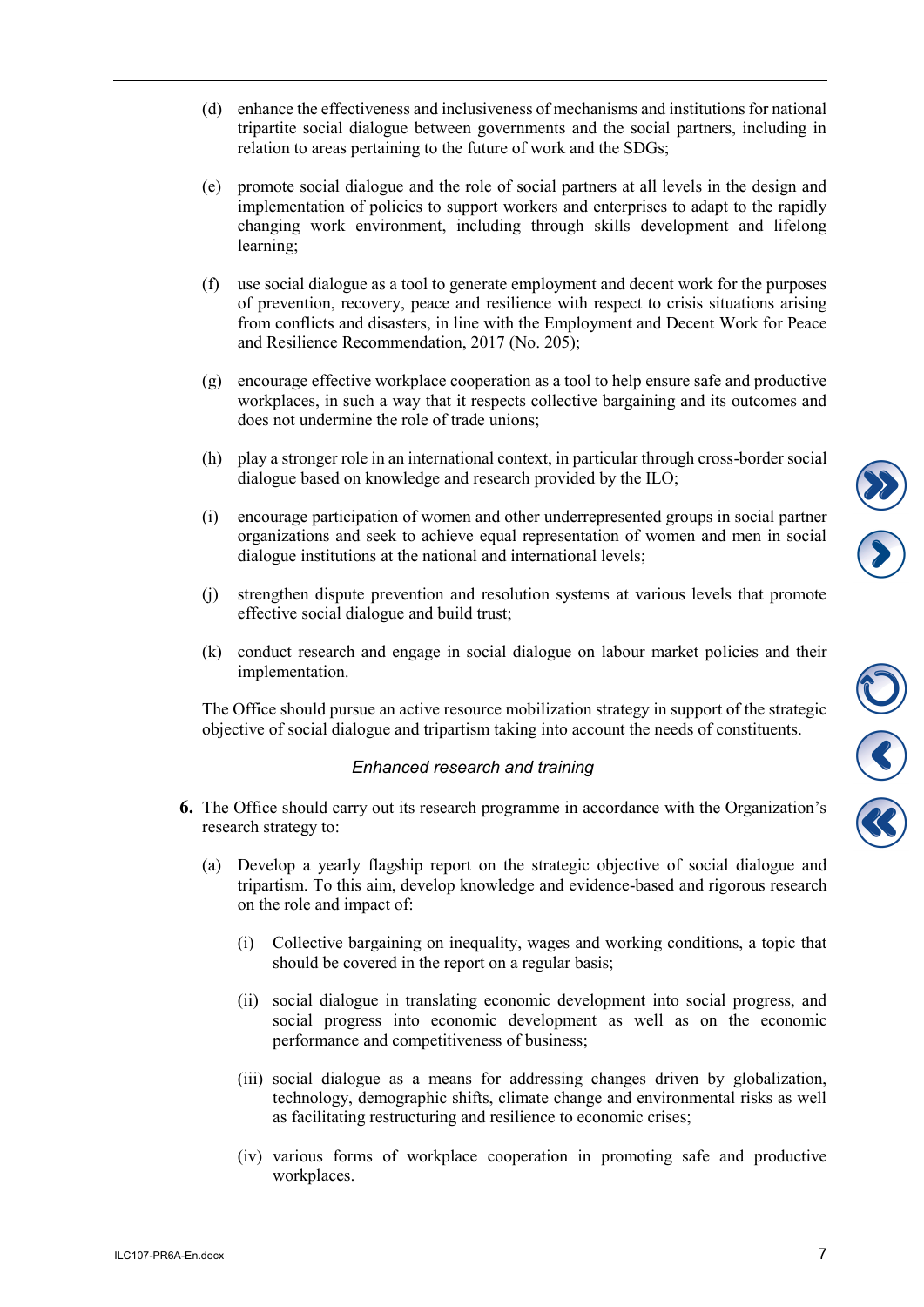- implementation of ILO Conventions Nos 87 and 98 in all DWCPs;
- increase efforts to promote the ratification and effective implementation of Conventions Nos 87 and 98 and the Tripartite Consultation (International Labour Standards) Convention, 1976 (No. 144), and promote implementation of other relevant instruments;
- organize a high-level event on freedom of association and collective bargaining, in close collaboration with constituents, during the ILO centenary with active participation of representatives from the Committee on Freedom of Association, the Committee of Experts on the Application of Conventions and Recommendations, and the tripartite Committee on the Application of Standards.

## *Enhancing policy coherence*

- **8.** The ILO should, in line with the Social Justice Declaration and with respect to the 2030 Agenda:
	- (a) Ensure that the Office has a coherent and clear approach to examining and promoting social dialogue across its own departments, activities and initiatives, based on constituents' needs and circumstances and taking into account the impact of its work on the ground;
- (b) produce comparative information, statistics and analysis on industrial relations and help Members to gather improved information in this field;
- (c) produce training tools on all forms of social dialogue reflecting the needs of the constituents highlighting innovative practices for the changing world of work;
- (d) expand the knowledge base on innovative social dialogue and industrial relations practices, including in areas such as extending collective bargaining coverage to categories of self-employed workers, promoting formalization, enhancing gender equality and non-discrimination, organizing hard-to-organize groups of workers and economic units, enhancing skills and employability and extending social protection, and fostering exchange of experiences among Members;
- (e) continue research regarding the access to freedom of association and the effective recognition of the right to collective bargaining of digital platform and gig economy workers and, on that basis and the outcome of the 108th Session of the International Labour Conference, for the November 2019 session of the Governing Body to decide whether convening a tripartite meeting would be appropriate or not;
- (f) seek to expand access to training in all ILO regions to help maximize awareness on social dialogue and tripartism and build capacity in those regions with limited resources to attend training activities provided by the Turin Centre.

# *Standards-related action*

**7.** Taking into account the resolution concerning the second recurrent discussion on fundamental principles and rights at work, adopted by the International Labour Conference at its 106th Session, 2017, which called for stepping up action through development cooperation and other means to campaign for the universal ratification of the eight fundamental Conventions, the Office should:

– Assist member States to overcome challenges of ratification and effective